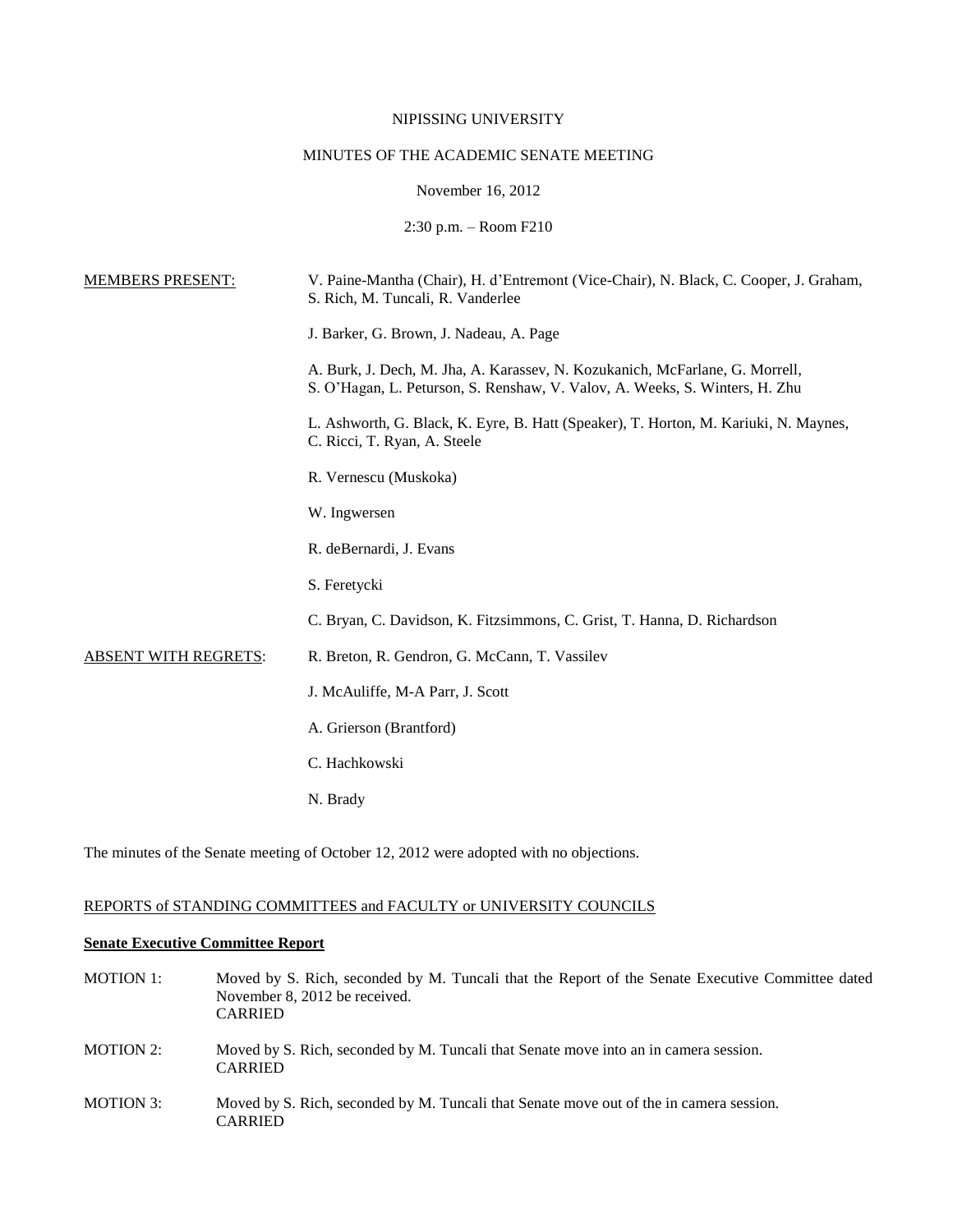## **Planning and Priorities Committee**

| MOTION 4:        | Moved by H. d'Entremont, seconded by N. Kozukanich that the Report of the Planning and Priorities<br>Committee dated October 26, 2012, be received.<br><b>CARRIED</b>         |
|------------------|-------------------------------------------------------------------------------------------------------------------------------------------------------------------------------|
| <b>MOTION 5:</b> | Moved by H. d'Entremont, seconded by T. Hanna that Senate grant Stage 1 approval to the Master of<br>Science in Kinesiology, as outlined in the attached document.<br>CARRIED |

## **Undergraduate Studies Committee Report**

CARRIED

MOTION 6: Moved by C. Cooper, seconded by C. McFarlane that the Report of the Undergraduate Studies Committee dated October 4, 2012, be received. CARRIED MOTION 7: Moved by C. Cooper, seconded by M. Jha that Senate unbank CHEM2046 – Environmental Analytical Chemistry from the archive course list and that it be modified. CARRIED MOTION 8: Moved by C. Cooper, seconded by S. Rich that Senate modify the course tile and description for EDUC4806 - ESL Across the Curriculum.

#### **Graduate Studies Council**

| <b>MOTION 9:</b>  | Moved by M. Tuncali, seconded by A. Burk that the Report of the Graduate Studies Council dated<br>October 15, 2012 be received.<br><b>CARRIED</b>                                                                                                                                                                                   |
|-------------------|-------------------------------------------------------------------------------------------------------------------------------------------------------------------------------------------------------------------------------------------------------------------------------------------------------------------------------------|
| <b>MOTION 10:</b> | Moved by M. Tuncali, seconded by V. Paine-Mantha that Senate approve that the wording in the course<br>description of "Research Project and Seminar" (EDUC5186) be revised by changing the phrase " in<br>both onsite course seminar and written forms" to " in onsite or online course seminar and written<br>forms."<br>WITHDRAWN |
| <b>MOTION 11:</b> | Moved by M. Tuncali, seconded by A. Weeks that Senate approve the addition of EDUC5687 -<br>Comparative and International Education as outlined.<br><b>CARRIED</b>                                                                                                                                                                  |
| <b>MOTION 12:</b> | Moved by M. Tuncali, seconded by C. McFarlane that Senate approve that the MEd Committee be<br>renamed as the Graduate Studies in Education (GSE) Committee.<br><b>CARRIED</b>                                                                                                                                                      |
| <b>MOTION 13:</b> | Moved by M. Tuncali, seconded by S. Rich that Senate approve that EDUC5157 - Survey of Research<br>Methods be added as the pre-requisite for EDUC5676 - Qualitative Approaches to Educational Research.<br><b>CARRIED</b>                                                                                                           |
| <b>MOTION 14:</b> | Moved by M. Tuncali, seconded by V. Valov that Senate approve that the prerequisite for MATH5086 -<br>Functional Analysis be changed from MATH5036 to "MATH3137 - Real Analysis II or equivalent."<br><b>CARRIED</b>                                                                                                                |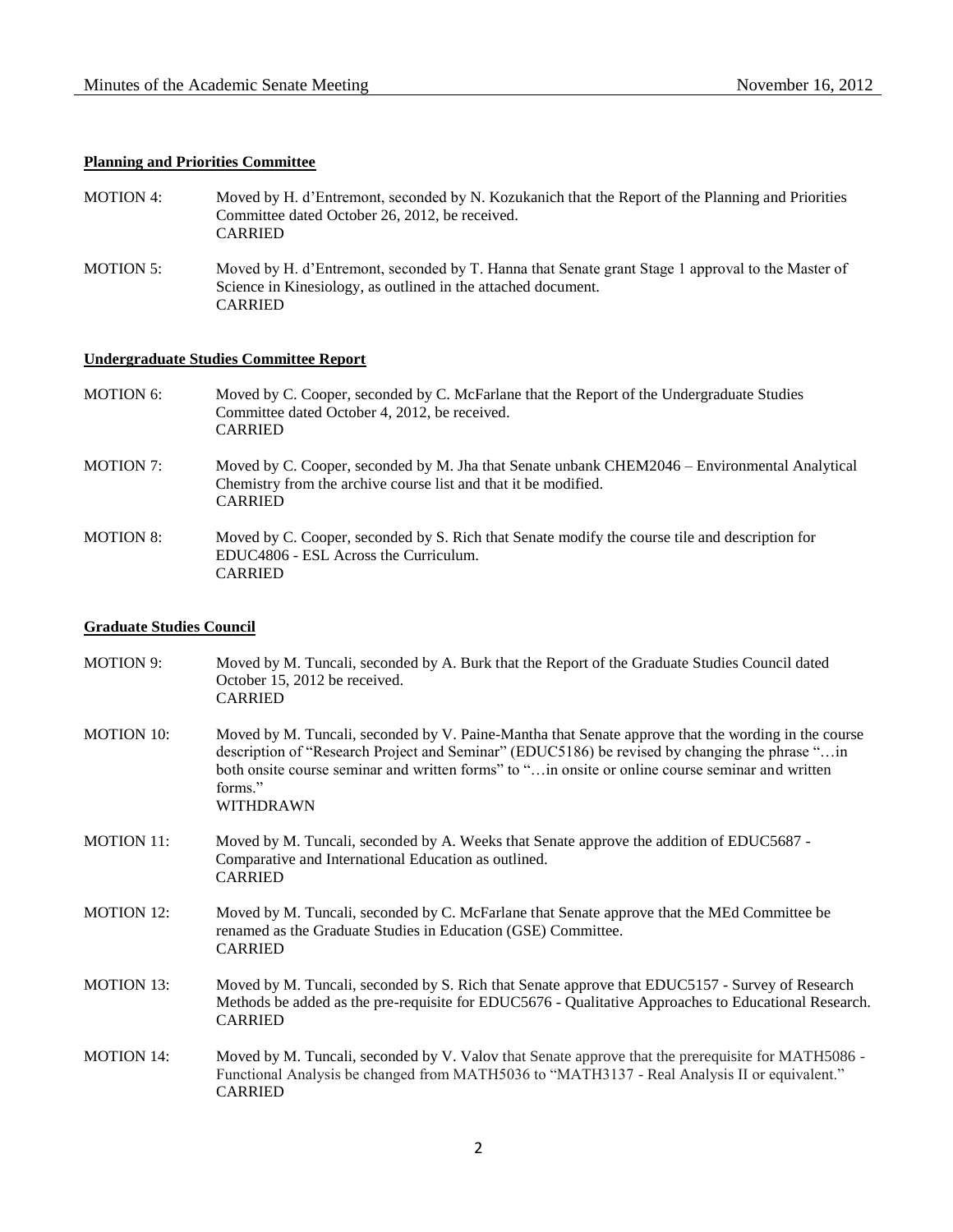- MOTION 15: Moved by M. Tuncali, seconded by V. Valov that Senate approve that the required core courses for MSc in Mathematics program be changed from MATH5036 - Measure Theory, MATH5056 - Algebra, MATH5066 - General Topology to MATH5086 - Functional Analysis and MATH5066 - General Topology. CARRIED
- MOTION 16: Moved by M. Tuncali, seconded by V. Valov that Senate approve the requirement for students to include the following documents in their bound MRP/Thesis when conducting research involving human and/or animal participants:
	- a) the Letter of Certification with protocol number attesting to approval of the research; and
	- b) the Final Report (minus identifying information such as address) indicating that the research was done within the approved time frame and acknowledging any adverse

## CARRIED

outcomes.

MOTION 17: Moved by M. Tuncali, seconded by V. Valov that Senate adopt the revisions and additions of the attached Academic Regulations document. CARRIED

#### OTHER BUSINESS

MOTION 18: Moved by J. Graham, seconded by C. McFarlane that the approval to graduate be granted to the students listed in the Report of Graduate Applicants dated November 8, 2012. CARRIED

### AMENDMENT of BY-LAWS

MOTION 19: Moved by J. Nadeau, seconded by C. McFarlane that the report from the Vice-President Finance and Administration be removed from the Announcements session of the Senate agenda. CARRIED

#### **Notice of Motion**

- That Article 10.1.2 be appended to the Senate bylaws as follows:
	- 10.1.2 Faculty Council Nominations and Elections Subcommittee
	- (a) Membership will include the Faculty representative on the Bylaws and Elections Subcommittee who shall be Chair; two other faculty representatives; and the Dean of the Faculty.
	- (b) The subcommittee will be formed at the November Faculty Council meeting.
	- (c) The subcommittee will solicit nominations for Senate, Senate committees and Board representatives through the distribution of a nomination form that lists first, second and third choice/preference, to be returned to the subcommittee Chair by the February Faculty Council meeting.
	- (d) Where possible, the proposed slate of committee/board members will reflect continuity of membership as well as consideration involving new faculty members in the work of Senate, Senate committees and the Board of Governors.
	- (e) The proposed slate will be presented to the March Faculty Council. Additional nominations from the floor will be accepted and elections held where necessary.
	- (f) All results will be reported to the Bylaws and Elections Subcommittee by the end of March who will bring the slate forward, as a Notice of Motion, at the April Senate meeting.

#### **Notice of Motion**

• That Article 2.6(b) and (e) Terms of Office of the Senate bylaws be revised as follows: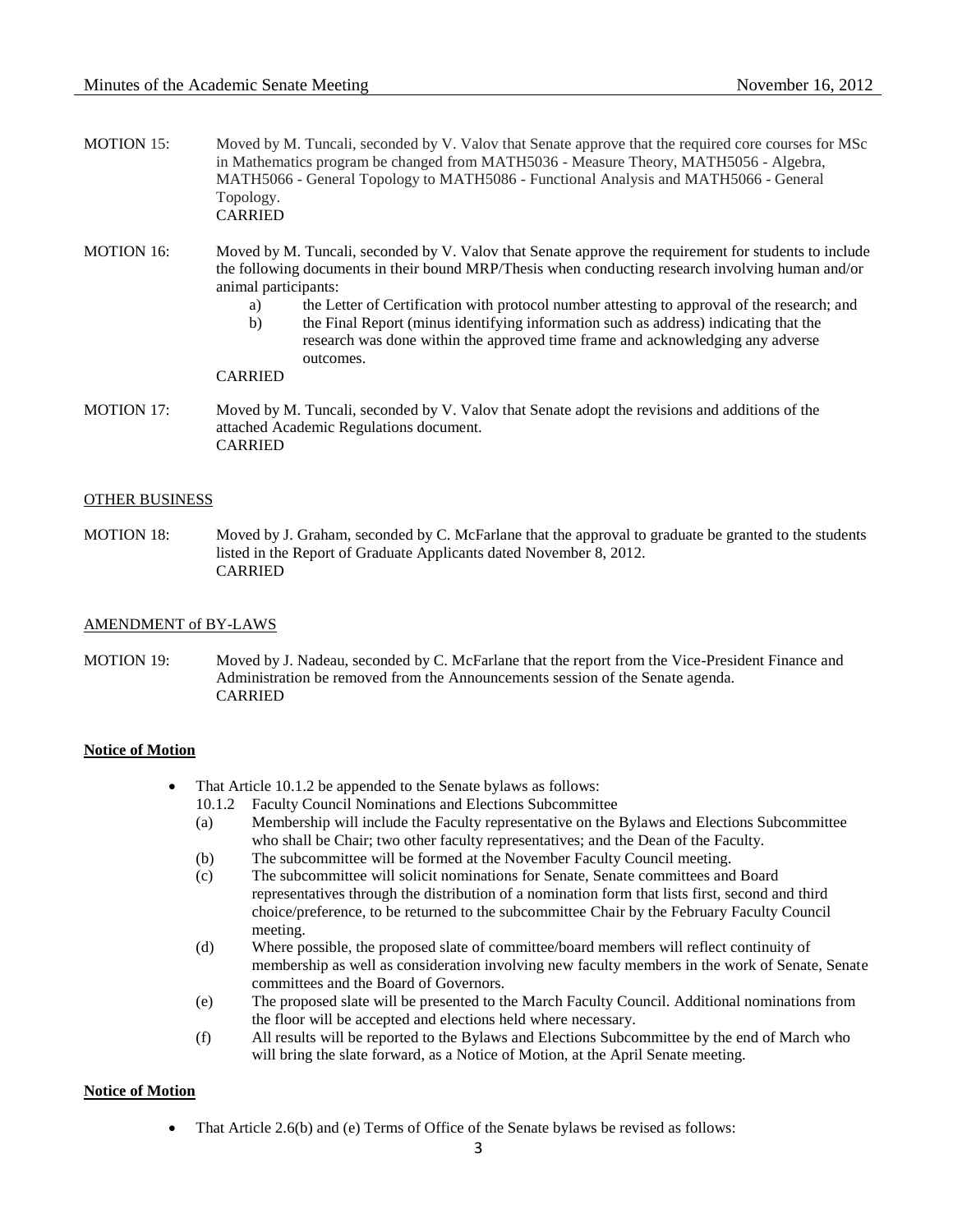- (b) For student Senators, the normal term of office shall be:
	- i. one (1) year (renewable), for the three (3) student Senators chosen by and from the NUSU Executive;
	- ii. one (1) year (renewable), for the undergraduate student Senator elected by and from the undergraduate students in the Schulich School of Education; the graduate student Senator elected by and from the graduate students; *and the undergraduate student Senators elected by and from the undergraduate students in each remaining Faculty.*
- (e) All Senate terms of office shall commence at the beginning of the Senate year (i.e. 01 July), except: i. the terms of the three (3) student Senators chosen by and from the NUSU Executive, which shall run from 01 May each year to 30 April the following year; and
	- *ii. the terms of the graduate student Senator elected by and from the graduate students, the undergraduate student Senator elected by and from the undergraduate students in the Schulich School of Education; and the terms of the undergraduate student Senators elected by and from the undergraduate students in each remaining Faculty, shall run from 01 October each year to 30 September of the following year.*

#### **Notice of Motion**

- That Article 5.2 (a) and (c) Conduct of Elections of the Senate bylaws be modified as follows:
	- (a) Elections for the *undergraduate and graduate student representatives* shall be conducted by the NUSU Board, coincident with its annual *Delegate elections*.
	- (c) Notwithstanding the conduct of the elections in *(a)* by the NUSU Board, the elected undergraduate and graduate student representatives shall be deemed to have no formal affiliation with NUSU or accountability to NUSU, in carrying out their responsibilities as Senators.

#### **Notice of Motion**

 That Article 5.3 Annual Election Procedures for Undergraduate Student Representatives and Article 5.4 Annual Election Procedures for Faculty of Education and Graduate Student Representative be deleted as presently constituted

#### **Notice of Motion**

- That Article 5.3 Annual Election Procedures for Undergraduate Students Representatives from all three Faculties and Graduate Student Representatives
- *(a) By 01 September each year, the By-Laws & Elections Subcommittee shall announce the election to fill the undergraduate and graduate student Senate positions, and indicate that the term of office for these positions is one (1) year. A copy of the announcement shall be provided to the NUSU Executive. The procedures and timelines for the election of undergraduate and graduate student representatives shall generally be those followed for the NUSU delegate elections, except as specifically otherwise indicated in this Article.*
- *(b) Nominations shall be submitted in writing, signed by the nominee and ten (10) eligible voters.*
- *(c) In the event that there is only one (1) candidate for a particular position, that candidate shall be declared elected by acclamation.*
- *(d) Voting for each contested position shall be by secret ballot at any NUSU polling station or, for any voter unable to vote in person, by e-mail according to established election procedures, using the voter's University-assigned e-mail address. Candidates shall be listed on the ballot in alphabetical order. Eligible voters may vote for only one candidate. Voting by proxy shall not be permitted.*
- *(e) Elections for the undergraduate and graduate student representatives shall be completed by the last week of September each year. The Chief Returning Officer (CRO) appointed by the NUSU Board shall announce the results, and shall provide the names of the elected student representatives to the By-Laws*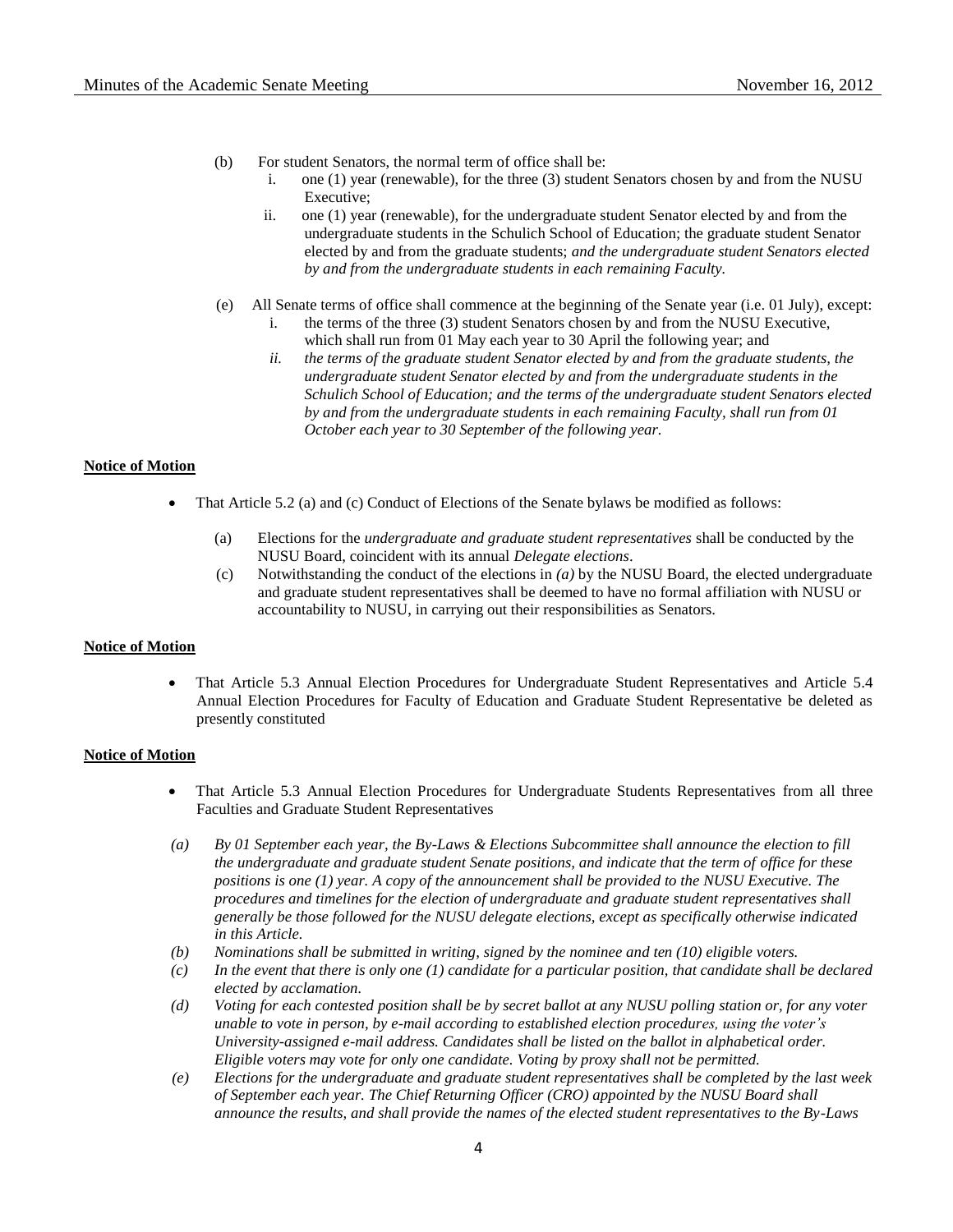*& Elections Subcommittee of Senate by 01 October each year.*

*(f) Should any Senate undergraduate or graduate student position(s) still remain unfilled after the NUSU fall Delegate Elections, the By-Laws & Elections Subcommittee shall consider other alternatives and make appropriate recommendations to the Senate Executive Committee, for conveyance to Senate.*

#### **Notice of Motion**

That Article  $10.0.1(a)(v)$  Faculty Councils of the Senate bylaws be revised as follows:

*- two (2) students from within the Faculty;*

#### REPORTS FROM OTHER BODIES

#### Board of Governors

Senator Evans, Board of Governors Representative to Senate reported that the Board last met on October 10. In lieu of a November meeting, the Board held its annual conference on November 3 and 3 in Huntsville. This year's theme, "Dreaming about Nipissing's Future" was a timely topic and featured several guest speakers including Dr. Stephen Murgatroyd who spoke about technology integration in the classroom and on-line learning. Dr. Lorraine Carter gave a presentation on the status of online and blended learning at Nipissing while professionals representing the firm of J.L. Richards Consulting delivered a presentation that identified potential uses for Nipissing landholdings and the potential capital opportunities and planning required to support Nipissing's future growth. Another session focused on a vision/concept for property jointly owned by Nipissing University and Canadore College. The final guest speaker provided insight into the world of fundraising and how to go about achieving those dreams.

Board members were provided with several opportunities to participate in breakout discussion groups and engage in dialogue about trends and expectations for Nipissing University in the learning context of today's student as well as 'dreaming' about the possibilities for future partnerships and community engagement.

The Board Chair, Vice-Chair, Vice-Chair Pro Tem and Board Secretary recently attended the Ontario University Board Member Orientation and Training Session held November 9 and 10 in Toronto. The event was coordinated by the Council of Chairs of Ontario Universities. Its purpose was to give an overview of the Ontario university sector; the political uncertainties and university governance, and was designed to supplement orientation for new board members. The event included speakers from the Ministry of Training, Colleges and Universities; Board Chairs; University Presidents; and, other senior players in the postsecondary sector.

The next Board meeting is scheduled for Wednesday, December 5 at 5:30 p.m. in the Board Room.

#### Alumni Advisory Board

Senator Feretycki from the Alumni Advisory Board was pleased to report that the Homecoming event sold out. The Board will be attending their annual retreat and will discuss such topics as fundraising, profile development and alumni engagement. Senator Feretycki reminded senators that the cupcakes some received were a prelude to the birthday party to be held November 29 in North Bay and December 3 in Muskoka.

#### ANNOUNCEMENTS

The President began her announcement by discussing events at the recent Ontario Economic Summit. She noted that she had the opportunity to meet with the new Minister of Training, Colleges and Universities, John Milloy, who had only been in his new portfolio for 72 hours. He asked for commentary on issues that universities are currently facing. The President reported that the Minister was told that universities want to be innovative and productive, but bureaucracy is holding things up. The President also indicated that she lobbied the Minister for program funding approval for the PhD in Education.